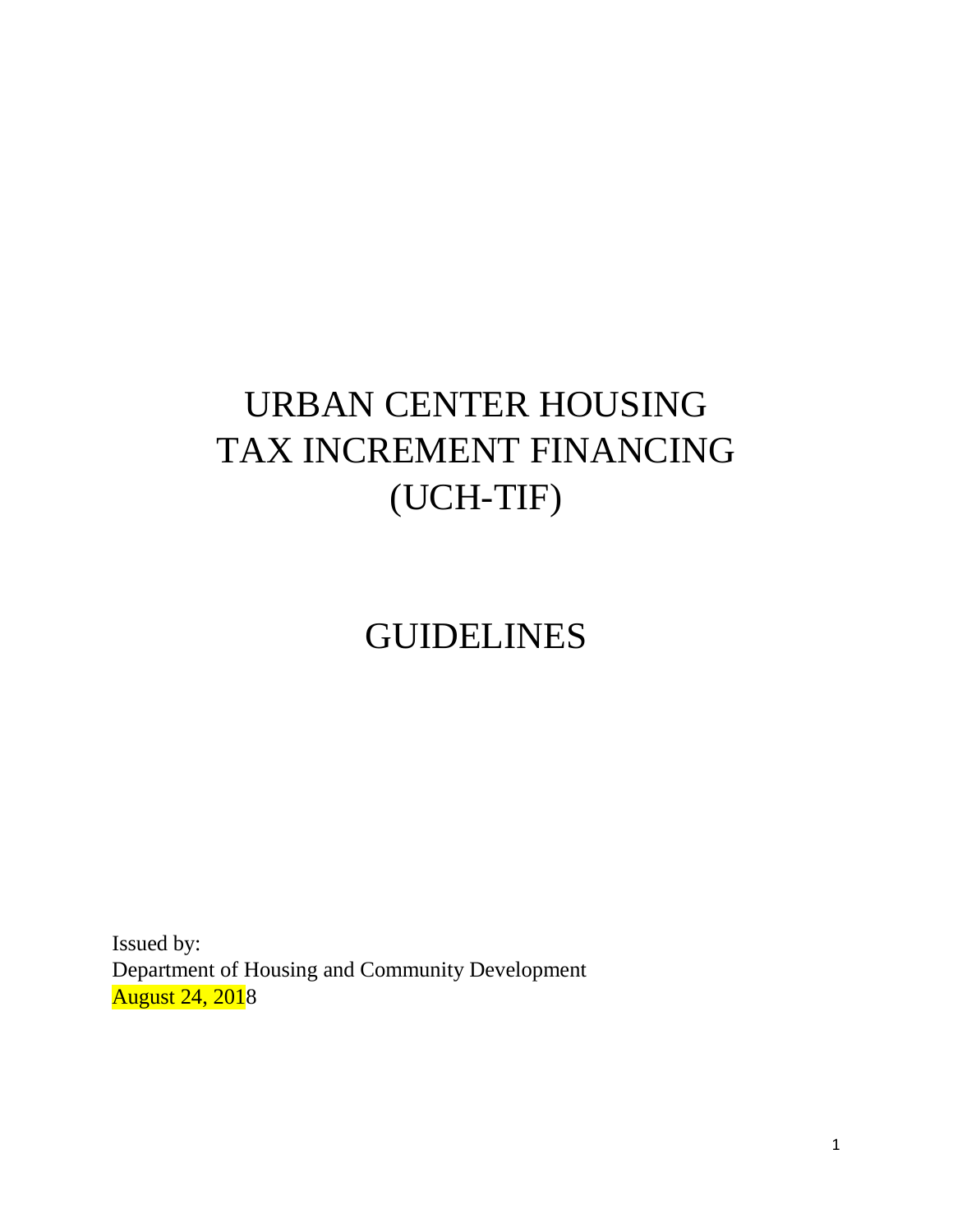# **M.G.L. CHAPTER 40, Section 60 URBAN CENTER HOUSING TAX INCREMENT FINANCING PROGRAM**

## **GUIDELINES**

## **I. INTRODUCTION AND PURPOSE**

These Guidelines will assist communities in preparing their Urban Center Housing Tax Increment Financing Program (UCH-TIF) application submissions to the Department of Housing and Community Development (DHCD). Adherence to these Guidelines shall also ensure that UCH-TIF applications are complete, thereby expediting their review and approval by DHCD. DHCD's Office of Sustainable Communities is responsible for the operation and administration of the UCH-TIF Program. This includes review and approval of all UCH-TIF applications. Please note that all references to **sections** in the headings below are to UCH-TIF's Regulations at 760 CMR 58.00.

The UCH-TIF Program established under M. G. L. Chapter 40, section 60, as amended by St. 2010 chapter 240 section 77, and further amended by St. 2016, c.219 §§24-28, encourages residential development as a catalyst for Commercial Center revitalization. The UCH-TIF Program authorizes municipalities to provide a real estate tax exemption on all or part of the increased value (the "Increment") of improved real property. Consistent with this goal, the area that benefits from the TIF shall be primarily a commercial district, new development shall be primarily residential, and such housing shall be appropriate to a Commercial Center, e.g., multiunit. Single family housing is prohibited. New development may consist of new construction, reconstruction, rehabilitation or renovation. Tax increment financing may be combined with local, state and federal grants and loans in order to make a project feasible.

The UCH-TIF Program requires that units created on each property within an UCH-TIF zone must satisfy one of the following affordability thresholds:

(a) At least 15% of the housing units assisted by the UCH-TIF agreement shall be affordable to occupants or families with incomes at or below 80% of the area median income (AMI) in the area where the city or town is located, as defined by the United States Department of Housing and Urban Development, hereafter referred to as AMI;

(b) At least 25% of the housing units assisted by the UCH-TIF agreement shall be affordable to occupants or families with incomes at or below 110% of the AMI; or

(c) The property shall satisfy the requirements of an existing inclusionary zoning ordinance or by-law in the city or town, under which the property Owner is required to make a portion of the housing units assisted by the UCH-TIF agreement affordable to low and moderate income households.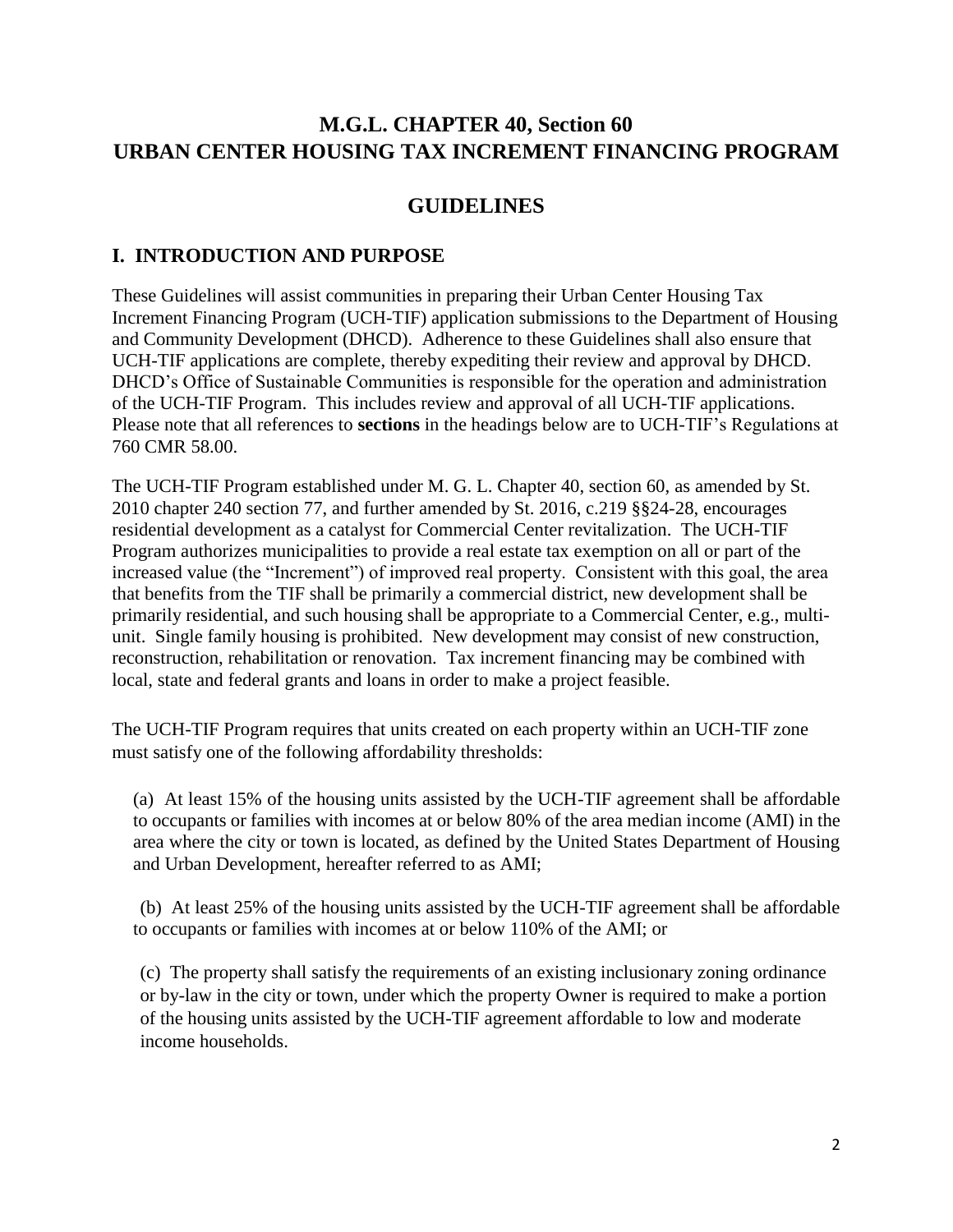All units produced shall be marketed in a fair and open process consistent with state and federal fair housing laws. Affordable Housing created under this program which is affordable to households with incomes at or below 80% of AMI shall count towards a municipality's goal of 10% low or moderate income housing on DHCD's Subsidized Housing Inventory so long as the housing meets the requirements set out in the [Comprehensive Permit Guidelines](http://www.mass.gov/?pageID=ehedterminal&L=3&L0=Home&L1=Community+Development&L2=Chapter+40B+Planning&sid=Ehed&b=terminalcontent&f=dhcd_hd_shi_shi&csid=Ehed) available on DHCD's Website.

Participation in the UCH-TIF Program requires that a municipality adopt a detailed Urban Center Housing Tax Increment Financing Plan ("UCH-TIF Plan") for a designated commercial area (the "UCH-TIF Zone"). The Plan must demonstrate the need for multi-unit housing in the Zone and contain detailed development plans for the Zone, including the form of the UCH-TIF Agreement. DHCD must approve each Zone and Plan in order to ensure compliance with statutory and program requirements. If no UCH-TIF Agreements are to be executed at the time of Plan approval, only the form of Agreement must be submitted at that time; however, each UCH-TIF Agreement requires DHCD approval before it becomes effective.

### **Communities are strongly encouraged to:**

- **Contact DHCD to schedule a project meeting at the beginning of the UCH-TIF planning process.**
- **Submit copies of draft(s) of the UCH-TIF Application (Zone, Plan and form of the Agreement) to DHCD for its review and comment before formal application submission. DHCD's review of and comments on drafts will assist communities to prepare their final applications, thereby expediting submission of complete applications.**

**DHCD is committed to working with communities to ensure that the final application submission meets all statutory and regulatory requirements and all project funding and financing deadlines.** 

## **II. LOCAL APPROVAL PROCESS - Section 58.04**

Before submitting an application for approval of an UCH-TIF Zone, an UCH-TIF Plan and an UCH-TIF Agreement to DHCD, a municipality shall implement a local review and approval process. The steps of this process shall conform to the regulatory requirements specified under 760 CMR 58.04. These steps are described below. Documentation that the municipality has complied with the local approval process shall be submitted as part of the UCH-TIF Application.

If the Zone includes areas in more than one municipality, then the "Local Approval Process" pursuant to 760 CMR 58.04 shall be implemented in each of the participating communities. All requisite documentation, including authorizing signatures and identification of the municipal boards, agencies or authorized officers designated to execute UCH-TIF Agreements shall be submitted.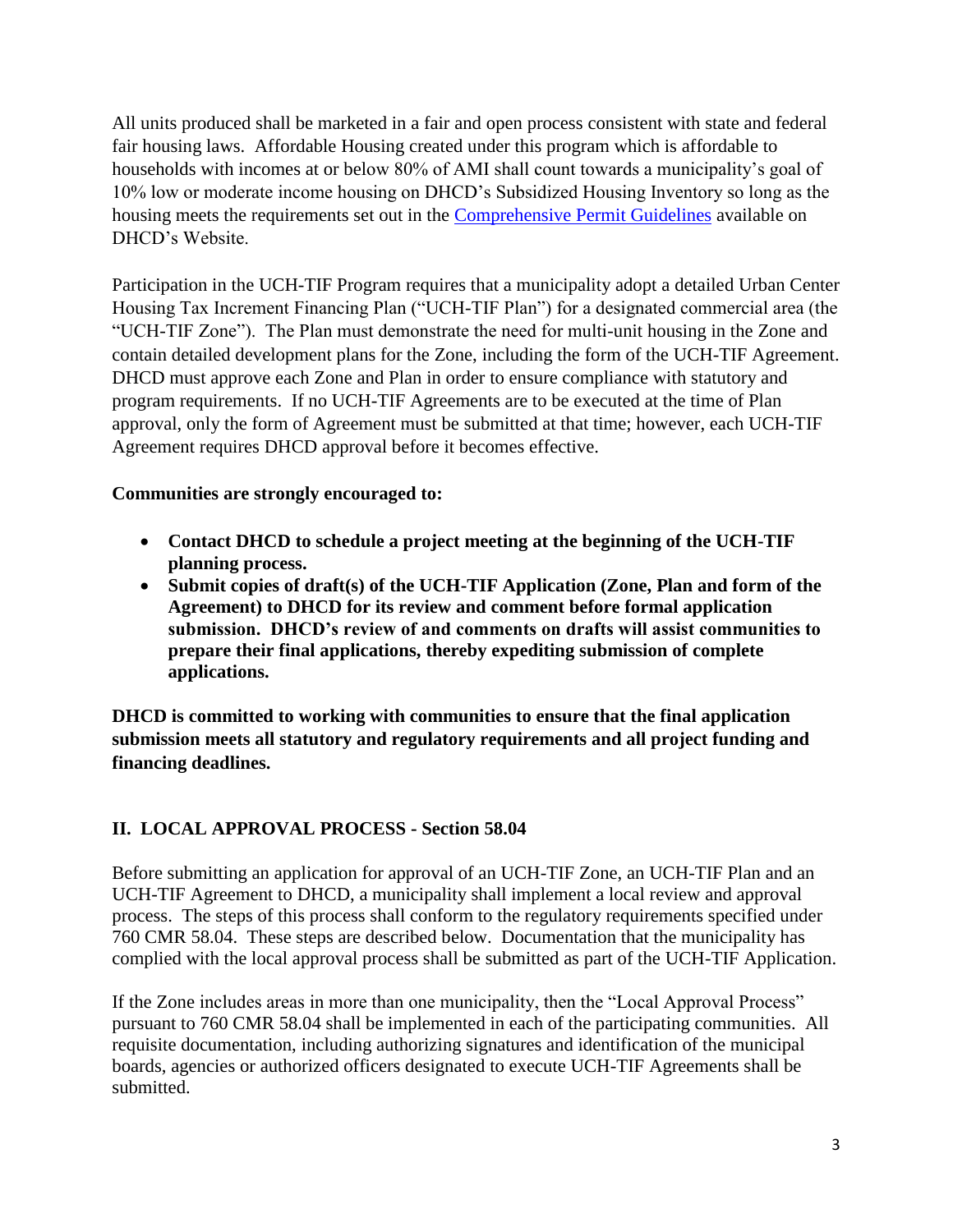#### **A. Designation of UCH-TIF Zone, Preparation of UCH-TIF Plan, and Preparation of the UCH-TIF Agreement.**

The Chief Executive of a municipality or other authorized officer or entity shall designate a qualifying Commercial Center as a proposed UCH-TIF Zone and prepare a proposed UCH-TIF Plan, and the form of an UCH-TIF agreement (i.e., a document containing the basic provisions of the UCH-TIF Agreement, with specific provisions to be completed as they become known). If an UCH-TIF Agreement has been negotiated with a Property Owner, that Agreement shall be attached to and become part of the UCH-TIF Plan.

## **B. Public Hearing**

The Chief Executive, other authorized officer or entity, or the designee of such officer or entity shall hold a public hearing to receive public comment on the proposed Zone, Plan, form of the Agreement and negotiated Agreements, if any. Notice of the hearing shall be published in a newspaper of general circulation in the city or town in each of two successive weeks, with the last publication being at least three days prior to the hearing. A joint public hearing may be conducted provided that the public hearing notice is published in local papers and posted in locations serving all participating communities and the hearing is held in a location accessible to all participating communities. Notice of the hearing should also be posted on the city/town website at least 3 days in advance of the hearing.

## **C. Approval by the Municipal Legislative Body**

Following the public hearing, the legislative body of the municipality (i.e., the town meeting, town council, city council or board of aldermen) may make amendments and approve the Zone, Plan, and form of the Agreement, along with any Agreements that have been negotiated, as amended, by majority vote. The approval shall include:

- 1. The authority to implement Tax Increment Exemptions from property taxes for a period not to exceed twenty (20) years, and
- 2. The maximum percentage of the costs of any public project that can be recovered through Special Assessments on properties receiving tax increment exemptions.

## **D. Execution of UCH-TIF Agreements**

Following approval of the proposed Zone, Plan, form of the Agreement and any negotiated Agreements by the legislative body, additional UCH-TIF Agreements may be negotiated and/or entered into with individual Property Owners. The Agreements shall be executed by a municipal designee or any other officer or entity as specified in the Plan. The Agreements shall provide that they are subject to the approval of DHCD in order to become effective. Each Agreement shall be in the form previously approved by DHCD, with project-specific information provided, as needed.

## **E. Application Submission to DHCD**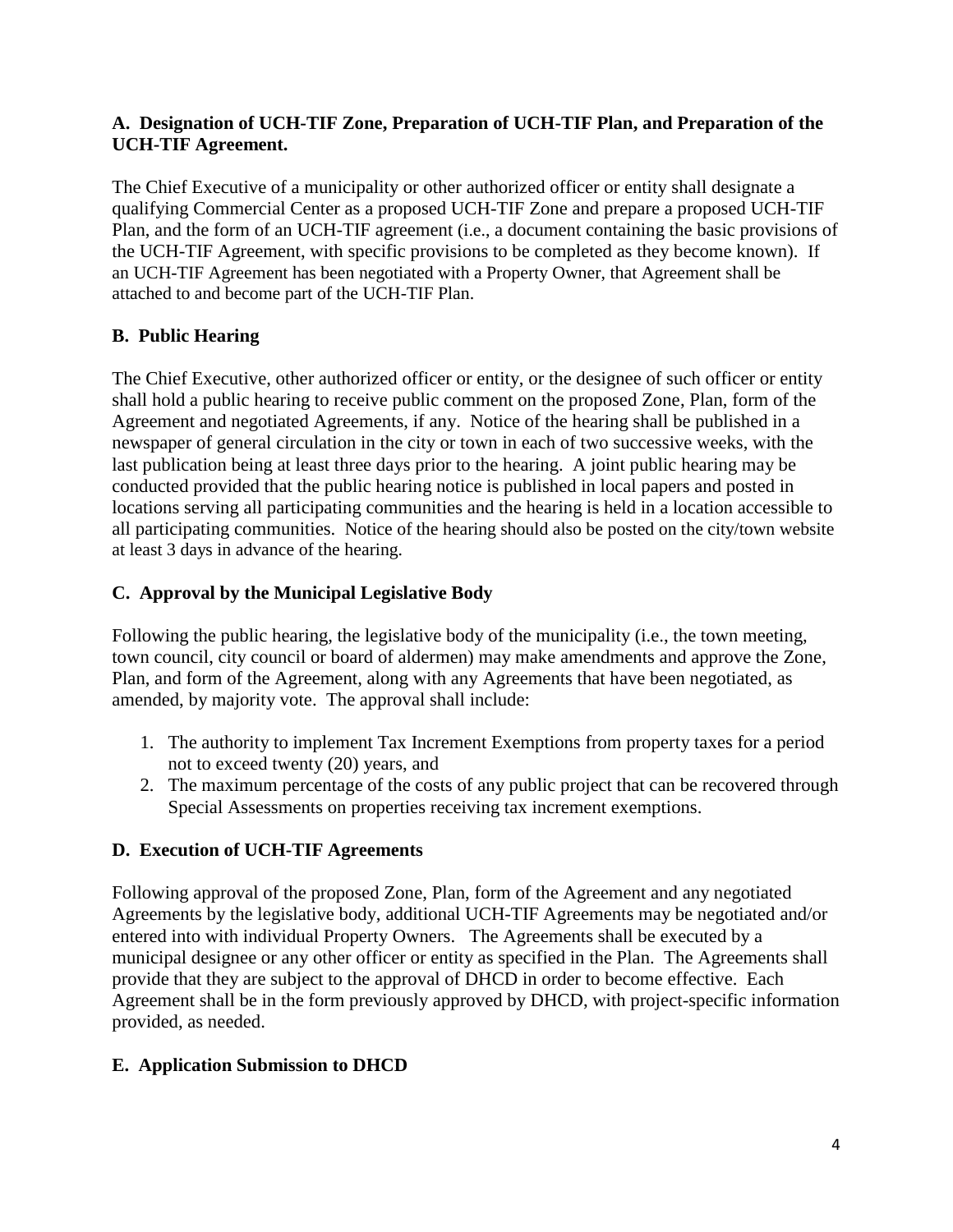The Chief Executive of the municipality is responsible for submitting the UCH-TIF Application to DHCD. An Application consists of the locally approved UCH-TIF Zone, UCH-TIF Plan, form of the Agreement and any negotiated Agreements. All these components must be submitted together.



## **III. THE UCH-TIF APPLICATION**

The UCH-TIF Application submission to DHCD shall correspond to the regulatory requirements of 760 CMR 58.04, "Local approval Process;" 760 CMR 58.05, "The UCH-TIF Zone;" 760 CMR 58.06, "The UHC-TIF Plan;" and 760 CMR 58.07, "The UCH-TIF Agreement." Submission of the UCH-TIF Application in the format set out below ensures compliance with the regulations, will result in a complete application, and will expedite DHCD review and approval.

## **A. Cover Sheet**

Attach a cover sheet with the following information:

- The UCH-TIF Plan name;
- The UCH-TIF Zone designation;
- The name of the applicant municipality (or municipalities);
- The name, address, telephone number, e-mail address, and fax number of the municipal board, agency or authorized officer designated to execute UCH-TIF Agreements;
- The name, address, telephone number, e-mail address, and fax number of the contact person for the UCH-TIF project/application;
- The addresses of individual properties with which the municipality hopes to execute UCH-TIF Agreements; and
- Authorization by the municipality's Chief Executive or other authorized officer or entity that:
	- o An area qualifying as a Commercial Center has been designated the UCH-TIF Zone; and
	- o The proposed UCH-TIF Plan meets the requirements of 760 CMR 58.00.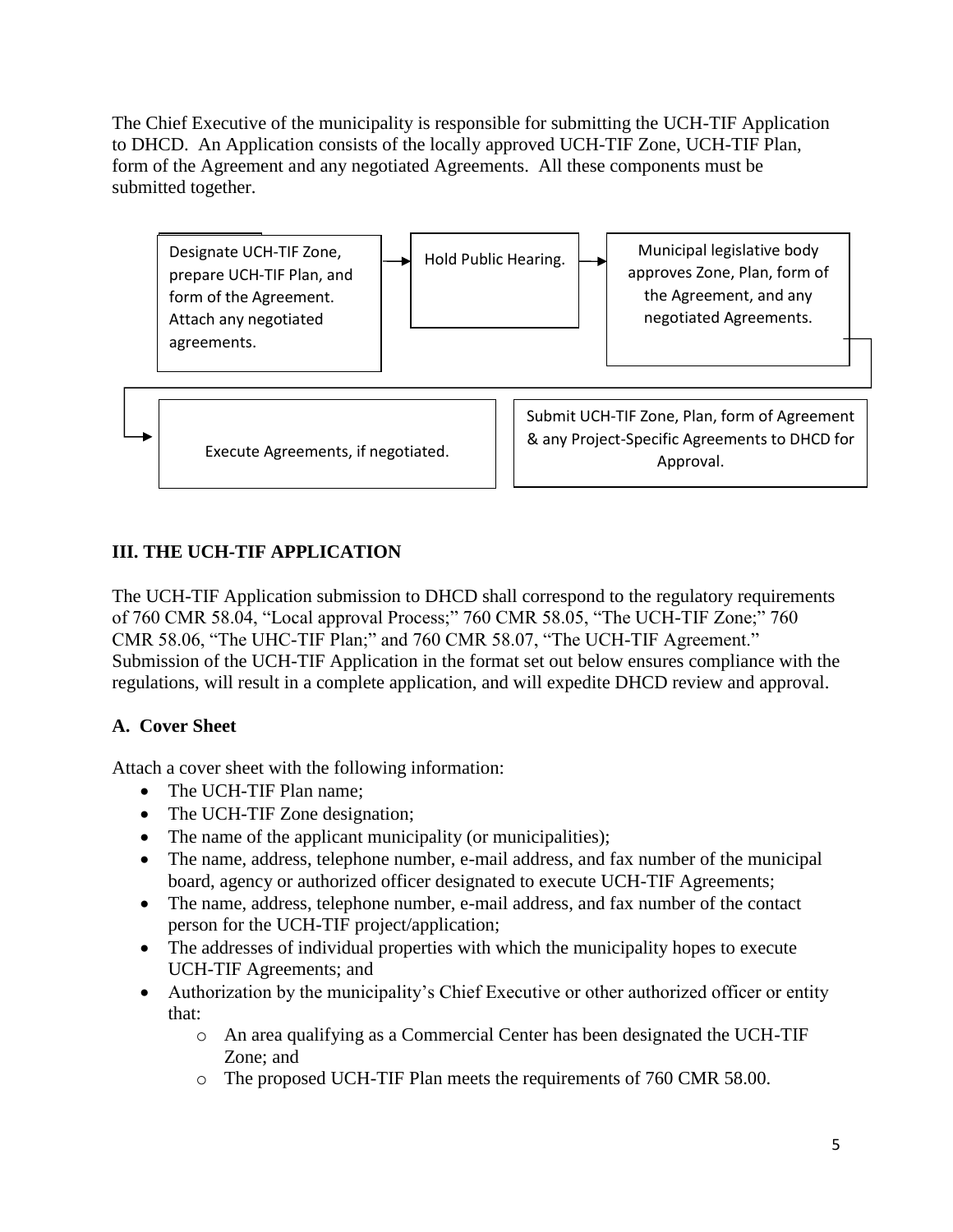o The form of the Agreement and any negotiated Agreements meet the requirements of 760 CMR 58.00.

#### **B. Table of Contents and Page Numbering**

The UCH-TIF Application submission must include a Table of Contents. The application should include tabs separating each section of the application and all pages should be numbered sequentially, including any appendices and/or attachments.

### **C. Evidence of Public Hearing – Section 58.04(2)**

Submit documentation that a public hearing was held, including:

- A copy of the published hearing notice
- $\bullet$  Minutes of the hearing and attendance sheet(s)

#### **D. Approval by Municipal Legislative Body – Section 58.04(3)**

Submit documentation of municipal approval (town meeting, town council, city council or board of aldermen) of the proposed UCH-TIF Zone, Plan, form of the Agreement and any negotiated Agreements, by majority vote, including:

- Certified copy of the vote
- Authorization to implement tax increment financing
- Maximum percentage of costs of any public project that can be recovered through Special Assessments

#### **E. UCH-TIF Zone - Section 58.05**

The UCH-TIF Application submission shall include the proposed UCH-TIF Zone, Plan, form of the Agreement, and any negotiated Agreements. The UCH-TIF Zone and UCH-TIF Plan may be submitted together but as separate documents or the UCH-TIF Zone may be submitted as a component of the UCH-TIF Plan. The application shall include a written designation of the proposed UCH-TIF Zone with sufficient documentation to qualify the UCH-TIF Zone as a Commercial Center.

To qualify as an UCH-TIF Zone, the area must:

1. Meet the definition of a Commercial Center (an area in a municipality used primarily for commerce or business, which may include but need not be limited to, sales of or provision of goods or services, including medical and educational services and services provided by profit and nonprofit entities), and

- 2. Meet one of the following conditions:
	- (a) The UCH-TIF zone has either: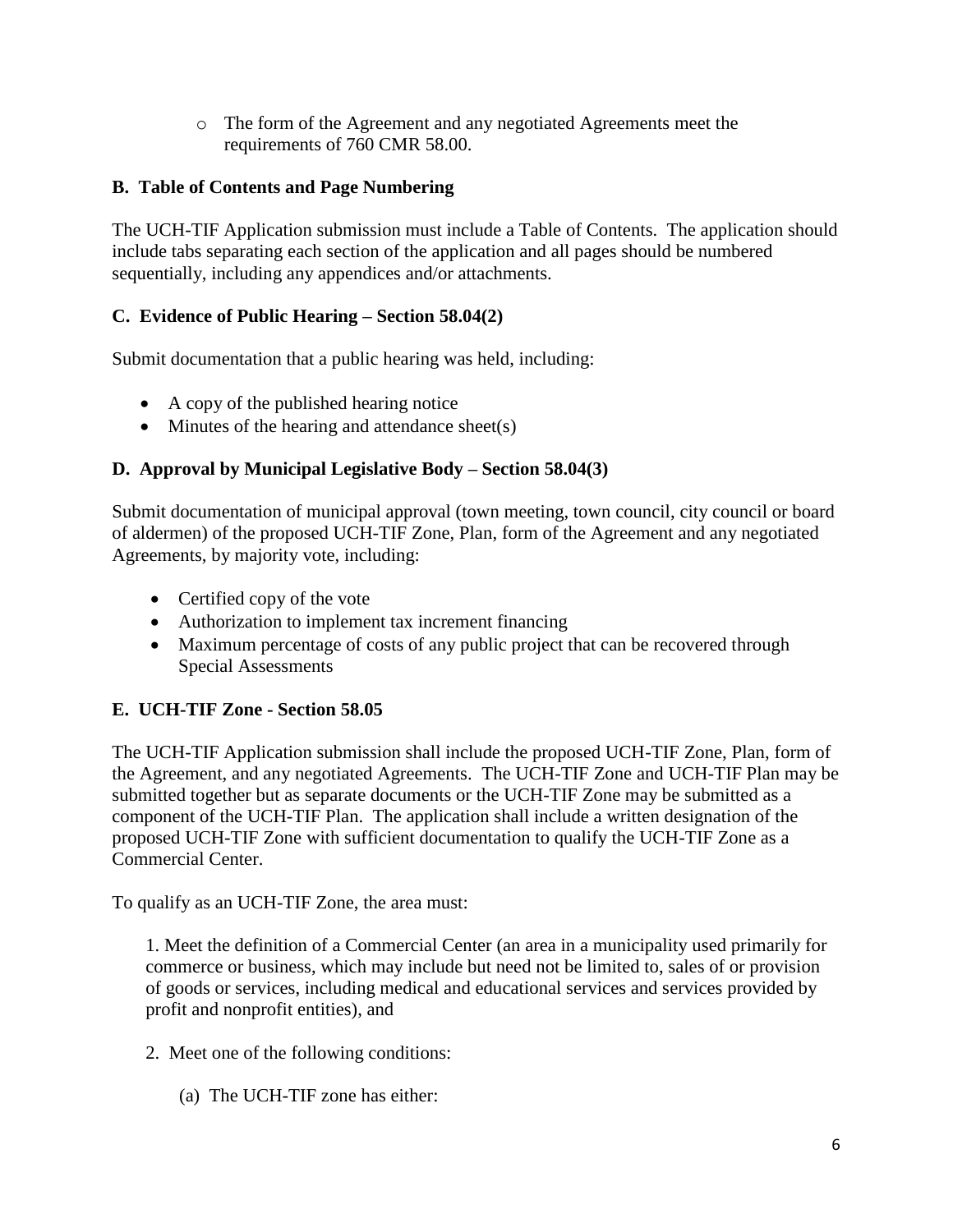- (i) an unemployment rate that exceeds the statewide average by at least 25%;
- (ii) a commercial vacancy rate of 15% or more;
- (iii) an average household income below 115% of the AMI;

(b) At least 51% of the land area within the UCH-TIF zone is located within a qualified census tract, as defined in Section 42(d)(5) of the Internal Revenue Code of 1986; or

- (c) At least 51% of the land area within the UCH-TIF zone constitutes a:
	- (i) blighted open area,
	- (ii) decadent area or
	- (iii) sub-standard area, as defined in M.G.L. c. 121A §1.

If the UCH-TIF Zone includes areas in more than one municipality, then these areas must be contiguous, and the documentation must demonstrate that the UCH-TIF Zone area - across municipal boundaries – is a Commercial Center. The municipal boundaries must be clearly delineated.

#### **F. UCH-TIF Plan - Section 58.06**

The UCH-TIF Plan shall focus on residential and mixed use development as a means of achieving the objectives of UCH-TIF Program, meet the standards and requirements of M.G.L. c. 40 §60 (a), and include the following information/documentation:

#### **1. Executive Summary**

The UCH-TIF Plan submission must include an Executive Summary or overview, including:

- A description of the UCH-TIF Zone;
- An explanation of the need for residential development in the proposed UCH-TIF Zone, including Affordable Housing;
- An explanation of the need for commercial growth/development in the proposed UCH-TIF Zone;
- A summary of the anticipated construction, reconstruction, rehabilitation, renovation and related activities, both public and private, planned for the UCH-TIF Zone and the anticipated costs and timelines associated with these activities;
- A summary of the types, amounts and locations of the proposed Affordable Housing; and
- Identification of the addresses of individual properties for which the municipality hopes to enter into UCH-TIF Agreements;
- To the extent that a significant portion of the required information is not known at the time of Plan submission, a municipality may request conditional approval pursuant to Section VI. B. 4 of these Guidelines and submit such information as a condition of final approval.

Submission of the Executive Summary will expedite DHCD's application review.

#### **2. Objectives of the UCH-TIF Plan**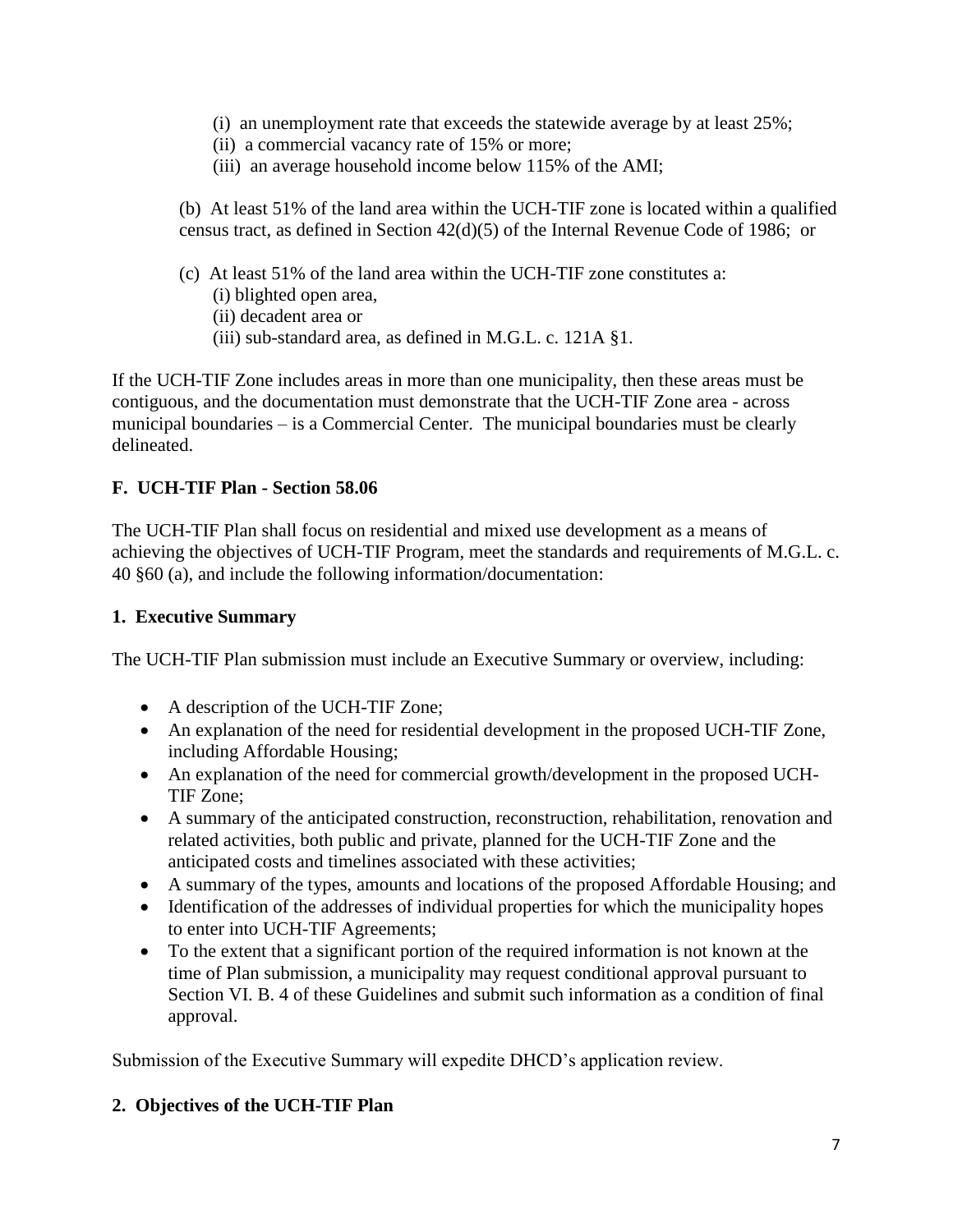The UCH-TIF Plan submission shall describe how implementation of the UCH-TIF Plan will meet the integrated purpose of the statute to "encourage increased residential growth, affordable housing and commercial growth" in the locally designated UCH-TIF Zone. Applicants are encouraged to include separate objectives for residential growth, affordable housing and commercial growth, as appropriate, and to identify milestones with associated timelines.

Objectives should be measurable and may include: create affordable housing, reuse mill buildings, increase pedestrian activity, generate new tax revenue, encourage new business development and job creation, decrease downtown vacancy rate, promote upper story development, and rehabilitate historic structures. Please cite specific objectives to the greatest extent possible.

## **3. Parcel Description, Coverage and Zoning in the UCH-TIF Zone**

### **UCH-TIF Zone in one municipality**

Submit to-scale legible maps of the UCH-TIF Zone and written, support documentation, as appropriate, for the following:

- Boundaries of the UCH-TIF Zone and its location within the municipality;
- All existing streets, thoroughfares, and public rights of way within the UCH-TIF Zone;
- All current zoning;
- Identification of all individual parcels for which project-specific UCH-TIF Agreements will be submitted with the Plan, if any;
- Identify whether parcels within the zone are privately or publically owned and whether use is commercial, residential or industrial; and
- A detailed description of the UCH-TIF Zone's infrastructure, including its capacity and condition.

#### **UCH-TIF Zone in two or more municipalities**

(1) Applications with proposed UCH-TIF Zones covering areas in two or more municipalities should include identical written designations of the proposed UCH-TIF Zone and maps of the Zone from each participating municipality, which clearly delineate:

- Boundaries of the entire UCH-TIF Zone and its location within the municipalities;
- All existing streets, thoroughfares, and public rights of way within the UCH-TIF Zone; and
- All current zoning.

(2) In addition, applications should include the following separate descriptions of each participating municipality's respective portion of the proposed UCH-TIF Zone:

- Identification of all individual parcels in the UCH-TIF Zone for which project-specific UCH-TIF Agreements will be submitted;
- Identify whether parcels within the zone are privately or publically owned and whether use is commercial, residential or industrial; and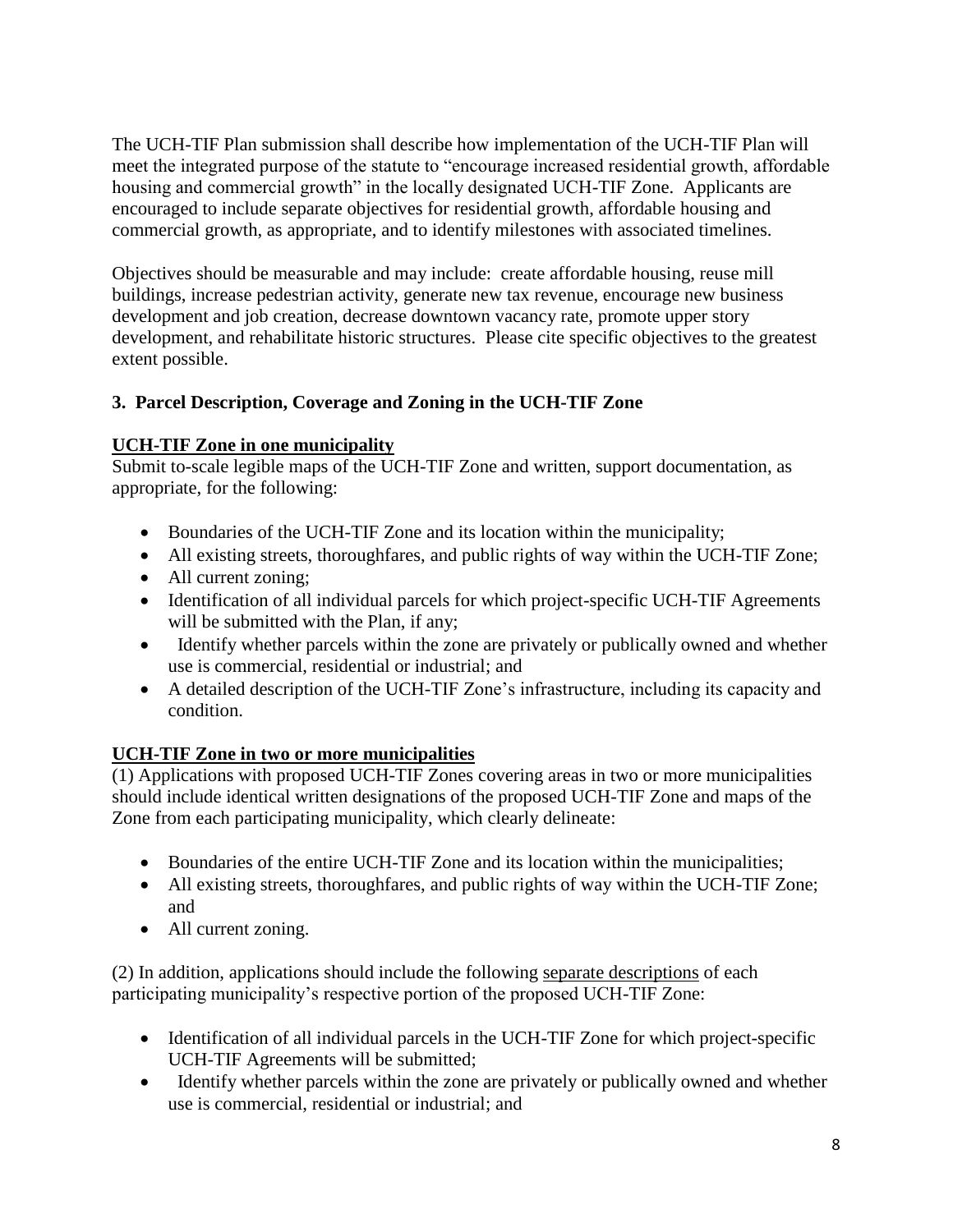A detailed description of existing infrastructure, including its capacity and condition.

(3) All additional application information, including designations, approvals and UCH-TIF Agreements, should be submitted separately by each municipality. Please note, however, that the municipalities may hold separate public hearings or one joint public hearing. If a joint public hearing is conducted, appropriate notice must be provided in all participating municipalities, and the hearing must be conducted at a site accessible to residents of all participating communities.

## **4. Specification of Development and Useful Life of Housing**

- Submit detailed descriptions and Concept Plans for all construction, reconstruction, rehabilitation, renovation and any related activities (including landscaping), for both public and private development planned for individual parcels and other areas in the UCH-TIF Zone.
- Submit specifications of the useful life of any proposed Affordable Housing in the UCH-TIF Zone and the method used to determine the useful life.

## **5. Compliance with Zoning**

- Submit information on existing zoning.
- Submit a statement describing any proposed projects that will be in noncompliance with any applicable zoning or ordinances and/or any other applicable laws, bylaws, ordinances, rules and regulations.
- Submit a description of how any noncompliance will be addressed, including proposed new zoning.

## **6. Schedule and Cost of Public Construction in the UCH-TIF Zone**

Submit the following information/documentation to the extent know at the time of Plan submission:

- All existing Concept Plans for planned public construction in the UCH-TIF Zone;
- A detailed budget identifying all sources of funding, their specific amounts, and their projected uses – for all proposed public construction;
- A timetable for public construction;
- A schedule specifying the amounts of and dates for any Special Assessments to be assessed against individual property Owners to pay for this construction; and
- Specification of a maximum percentage of the costs of the public construction recoverable through Special Assessments.

## **7. Affordable Housing**

- Specify the types and amounts of Affordable Housing proposed for individual parcels.
- Submit documentation that housing units to be created on each property shall satisfy one of the following affordability thresholds: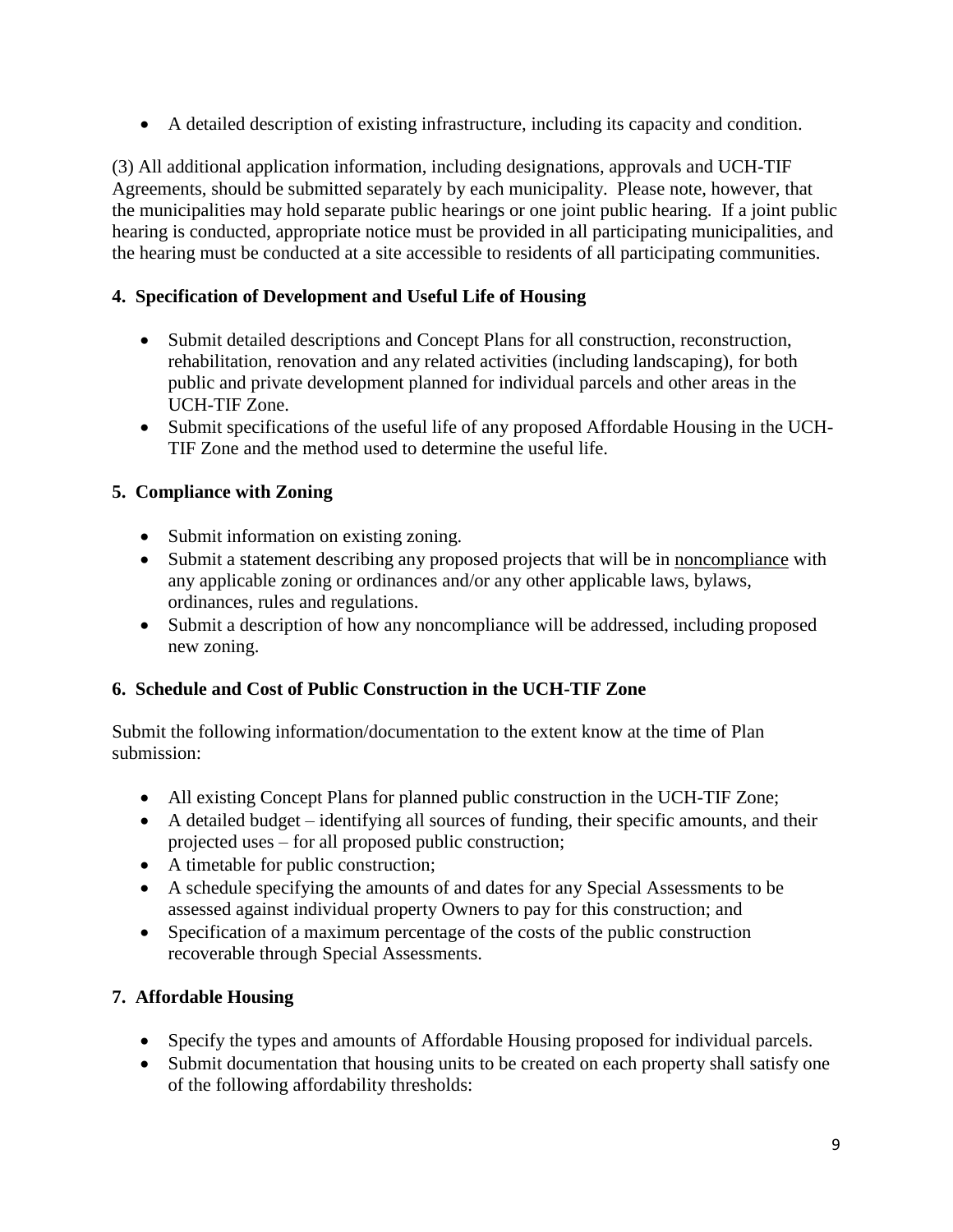(a) At least 15% of the housing units assisted by the UCH-TIF agreement shall be affordable to occupants or families with incomes at or below 80% of the AMI;

(b) At least 25% of the housing units assisted by the UCH-TIF agreement shall be affordable to occupants or families with incomes at or below 110% of the AMI; or

(c) The property shall satisfy the requirements of an existing inclusionary zoning ordinance or by-law in the city or town, under which the property Owner is required to make a portion of the housing units assisted by the UCH-TIF agreement affordable to low and moderate income households.

Please note that AMI should be calculated using the HUD Metropolitan Area data for the area where the municipality is located, not the AMI for a specific municipality. For example, Haverhill is in the Lawrence, MA-NH HUD Metropolitan Fair Market Rent area, so if units are being developed in Haverhill, the HUD data for the Lawrence, MA-NH HUD Metropolitan Fair Market Rent area should be used, not the data for Haverhill.

Area Median Income information can be found here: [https://www.huduser.gov/portal/datasets/il/il2017/select\\_Geography.odn.](https://www.huduser.gov/portal/datasets/il/il2017/select_Geography.odn)

Income of tenants is calculated in accordance with the U.S. Department of Housing and Urban Development (HUD) regulations.

To determine the maximum income limits for the proposed affordable units, refer to the current *U.S. Department of Housing and Urban Development (HUD) Income Limits Documentation*  System for the HUD Metropolitan Fair Market Rent Area (HMFA) in which the municipality is located. (See, [https://www.huduser.gov/portal/datasets/il/il2017/select\\_Geography.odn\)](https://www.huduser.gov/portal/datasets/il/il2017/select_Geography.odn). For an income limit greater than 100% of AMI, multiply the Area Median Income by the appropriate percentage. For example, in the Boston-Cambridge-Quincy, MA-NH HUD Metro FMR Area, Median Income is \$98,100; the income limit for a household at 110% AMI would be \$98,100 x 110%, or \$107,910.

The maximum permitted rent shall not exceed an amount equal to one-twelfth of thirty percent (30%) of the appropriate percentage of AMI (80%, 110%, etc.), adjusted for household size, bedroom size and utilities.

Maximum permitted rents represent per unit gross rents and include utility costs for heat, hot water, cooking fuel, electricity and tenant owned ranges and refrigerators. Municipalities may also include trash collection as a utility cost, if tenants are billed for this service. If any utility costs are paid by tenants, an adjustment for each utility must be made to the proposed affordable rents. The housing authority in the municipality in which the UCH-TIF project is located can provide the utility allowances for the HUD Metropolitan Fair Market Rent Area. The utility allowance schedule provides the dollar amount for each utility that must be subtracted from the gross rent.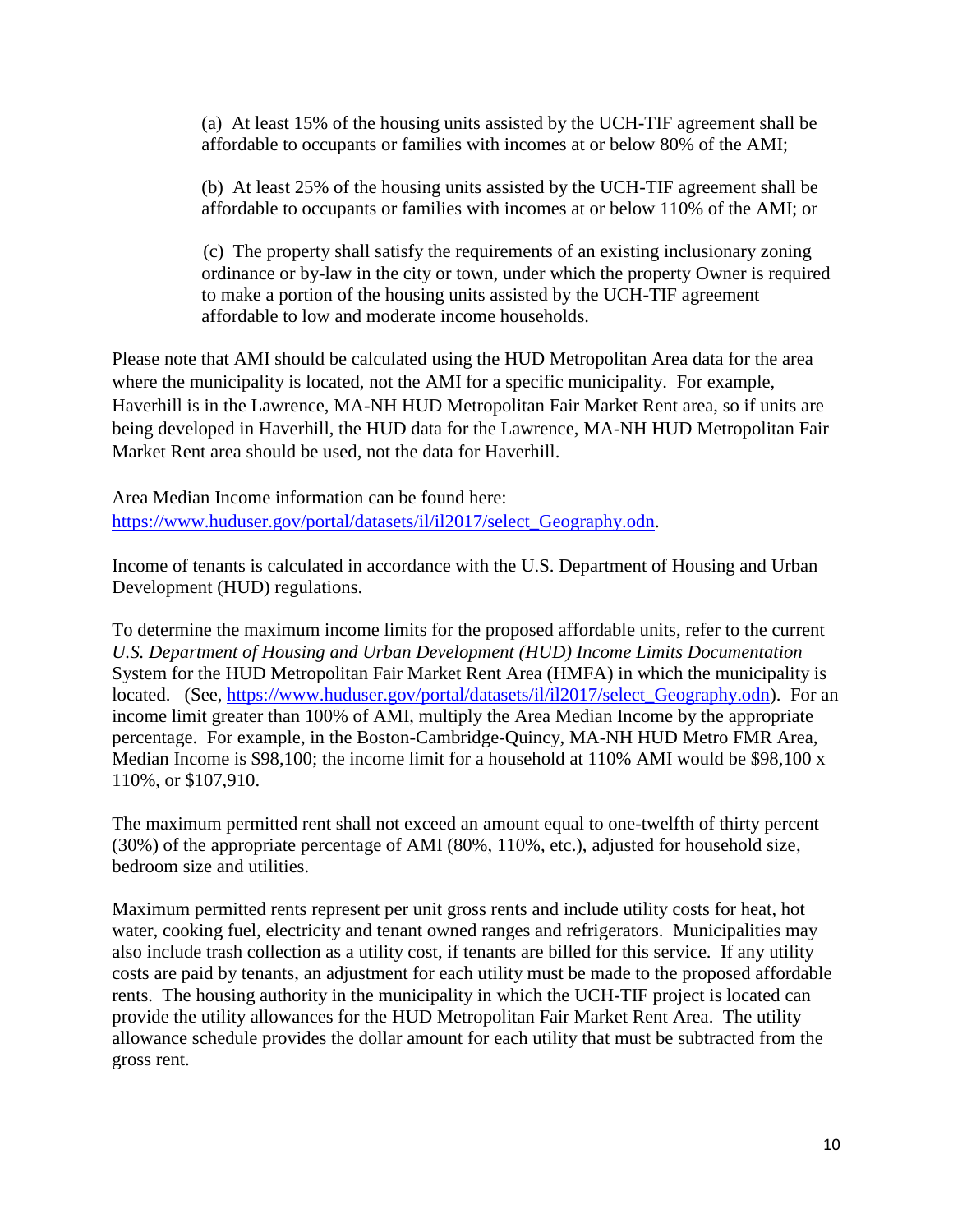For example, the maximum permissible monthly rent for a 3 person, 2 bedroom household subject to an income limitation of 80% AMI in a 2 bedroom unit in a multi-unit residential property in Haverhill, as of January 1, 2017, inclusive of all utilities, is calculated as follows::

- 80% of AMI for a 3 person household in the same area is: \$61,200. 30% of  $$61,200 = $18,360$  $$18,360 \div 12 = $1530.$ 

The maximum permissible monthly rent for this situation is \$1530.

This calculation will vary depending on the household composition and the bedroom size. There are some instances, for example, where a 3 person household is entitled to a 3 bedroom unit.

If the tenant is paying for heat, hot water, electricity and cooking fuel, these allowances must be subtracted from the gross rent to determine the maximum permissible monthly rent allowed for that unit.

**Please note**: **All project-specific UCH-TIF Agreements submitted to DHCD for approval must include a completed copy of the OneStop Low Income Housing Tax Credit Application, Sections 1-4.** The OneStop Application shall be completed by the property Owner/developer. The OneStop Application submission will provide both the municipality and DHCD with the information needed to justify the percentage of Affordable Housing units proposed, as well as document the financial feasibility of the housing project receiving the tax increment exemption. The OneStop Low Income Housing Tax Credit Application and instructions for its use can be found at [http://www.mhic.com](http://www.mhic.com/) 

## **8. UCH-TIF Agreements**

The UCH-TIF Plan shall include the form of the UCH-TIF Agreement (i.e. a document containing the basic provisions of the UCH-TIF Agreement, with specific provisions to be completed as they become known), and copies of all executed UCH-TIF Agreements.

DHCD shall review both the form of the Agreement and any executed UCH-TIF Agreements. In order to expedite approval of the project-specific UCH-TIF Agreements, if any:

- Please submit the form of the Agreement.
- Please submit a copy of any executed UCH-TIF Agreements. The Agreements may be submitted with or in advance of the final UCH-TIF Application (i.e., with a copy of the draft application/UCH-TIF Zone and UCH-TIF Plan), or at the time of negotiation.
- DHCD shall review the form of Agreement and project-specific agreements, if any, and request revisions, as appropriate. All project-specific agreements must conform to the approved form of Agreement, with project-specific information incorporated into the document.

It is recommended that, to the extent possible, UCH-TIF Agreements shall be written to include all known and potentially applicable Affordable Housing restrictions from Federal, state and local programs and funding sources – i.e., develop a single form of UCH-TIF Agreement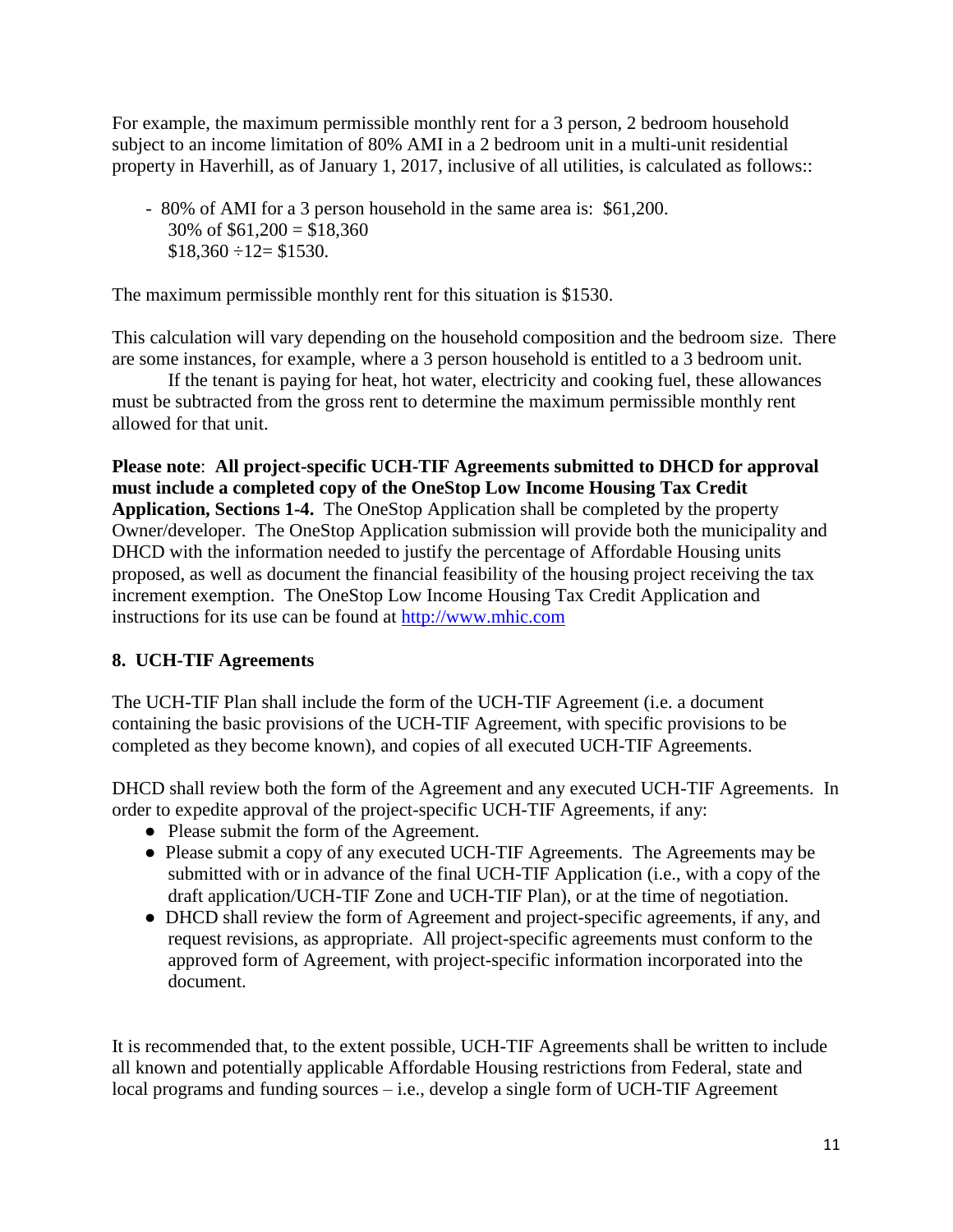covering all applicable affordability restrictions, rather than developing separate forms of UCH-TIF agreements for use based on funding program.

If any project-specific UCH-TIF Agreements are being submitted, attach a completed copy of the OneStop Low Income Housing Tax Credit Application, Sections 1-4, to each executed UCH-TIF Agreement.

#### **9. Municipal Signatory Power**

Submit the name and title of the municipal designee authorized to execute UCH-TIF Agreements. Please note that such power may be made subject to the approval of the municipality's Chief Executive.

### **10. Other Material – 58.06(3)**

DHCD reserves the right to request additional information from municipalities to supplement their applications and/or in order to facilitate its review of application submissions.

UCH-TIF Applications should be submitted to:

Attn: Urban Development Coordinator UCH-TIF Program Department of Housing & Community Development 100 Cambridge Street, Suite 300 Boston, MA 02114.

Applications must be submitted in triplicate, an original and two copies. Please contact Linda Balzotti, Manager, Office of Sustainable Communities, at (617) 573-1446 or at [Linda.Balzotti@state.ma.us](mailto:Linda.Balzotti@state.ma.us) if you have questions or need assistance.

## **IV. THE UCH-TIF AGREEMENT -- Section 58.07**

The UCH-TIF Application submission must include the form of the UCH-TIF Agreement, and any Agreements that have been negotiated. Once executed and approved by DHCD, each UCH-TIF Agreement is a binding legal agreement requiring an Owner of a parcel of real property in an UCH-TIF Zone to undertake development of the parcel, including the provision of Affordable Housing according to the locally approved UCH-TIF Plan, and to maintain the parcel(s) as developed in good, decent, safe and sanitary condition, in partial consideration of an UCH-TIF exemption. The UCH-TIF Agreement shall not become effective until it has been: (a) executed by the Owner and the municipality; (b) approved by DHCD; and (c) the notice of DHCD's approval is recorded with the appropriate registry of deeds or land court registry. UCH-TIF Agreements shall specify that: **Properties receiving tax increment exemptions shall be primarily residential.** 

UCH-TIF Agreements shall include **all** of the following: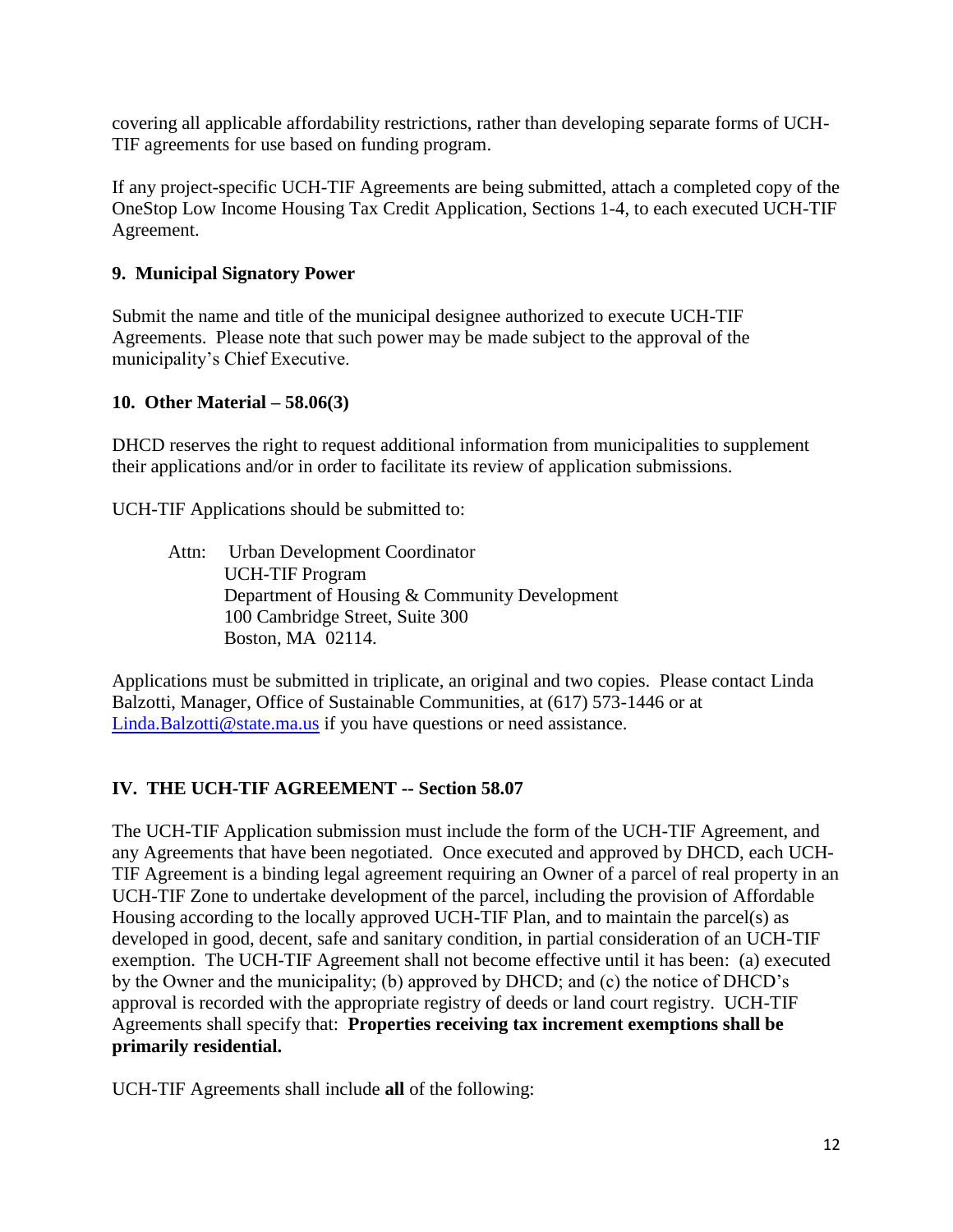### **A. Description of the Improvements by Owner**

- Location of the project;
- Specification of the construction, reconstruction, rehabilitation, renovation and related activity, which shall be primarily residential, to be undertaken by the property Owner;
- A development timetable; and
- A detailed Sources and Uses Budget.

### **B. Description of Municipal Improvements and Special Assessments**

- Specification of the public construction to be undertaken by the municipality (e.g., location, linear feet, materials, purpose);
- A timetable;
- A detailed Sources and Uses Budget;
- Specification of any Special Assessments to be levied on the property Owner to pay the costs of public construction;
- Specification of the maximum percentage of the costs of public construction that can be levied on the property Owner through such Special Assessments.

Please note that Special Assessments are prohibited if they are not specified in the UCH-TIF Agreement. Public construction that could not reasonably be anticipated at the time of UCH-TIF Plan approval is not subject to this prohibition.

## **C. Tax Increment Financing**

 The tax increment financing, including the term, the applicable Exemption Percentage for each fiscal year, the Base Valuation and any agreement as to the initial valuation of the Increment for each fiscal year.

## **D. Affordable Housing**

The Affordable Housing Restriction incorporated as part of each UCH-TIF Agreement shall be in a form prescribed by DHCD. See Section V, below, for further information.

#### **E. Material Representations and Commitments**

 Submit all material representations and any other commitments made by either the property Owner or the municipality and relied on by the other in entering the UCH-TIF Agreement.

#### **F. Other Requirements**

DHCD reserves the right to request additional information.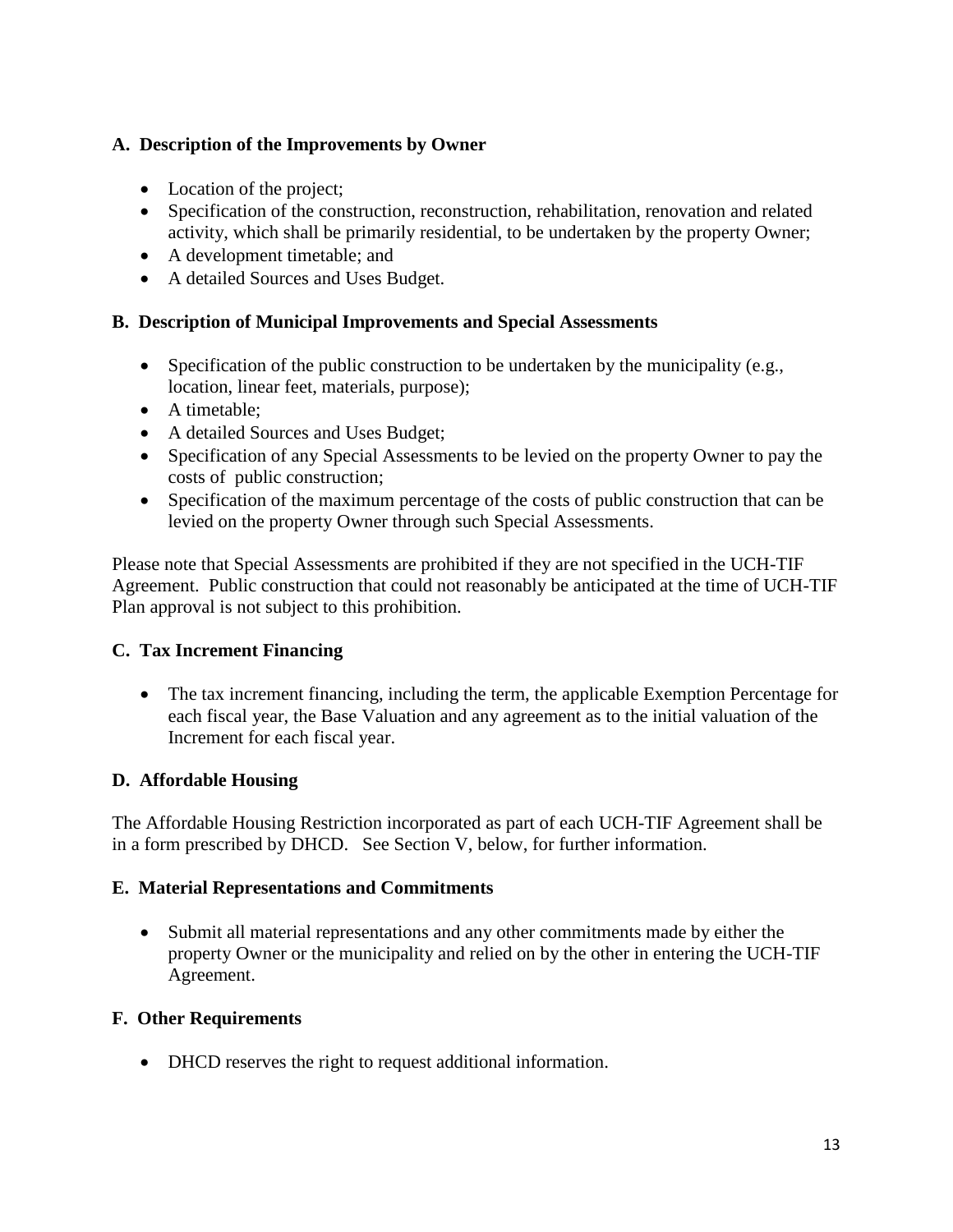#### **V. AFFORDABLE HOUSING RESTRICTION – Section 58.08**

The Affordable Housing Restriction for both rental and ownership units shall comply with the provisions of M.G.L. chapter 40, section 60 and 760 CMR 58.08. In addition, the Affordable Housing restrictions shall contain the following provisions:

1. The housing assisted by the exemption meets one of the affordability thresholds set out in 760 CMR 58.06 (also see Section III, F, 7 of these Guidelines).

2. Marketing and resident selection for the Affordable Housing shall comply with the Department's Affirmative Fair Housing and Civil Rights Policy.

3. Implementation of the restrictions shall be monitored by an agent or employee of the municipality, and the results included in the annual report submitted to DHCD pursuant to 760 CMR 58.13;

4. There shall be enforcement of the restrictions in the event of any material noncompliance.

#### **A. Municipal, State or Federal Monitoring**

During the term of the Affordable Housing Restriction, provision must be made for monitoring and enforcement using a monitoring agent or an employee of the municipality. The monitoring agent or employee shall be specifically empowered and required to provide such monitoring and enforcement, and if using a municipal employee, adequate municipal resources shall be provided during the term of the Affordable Housing Restriction so that monitoring and enforcement are effective. In the event that Affordable Housing is created under a federal or state housing production program in which such monitoring and enforcement are provided through the program, such federal or state monitoring and enforcement shall suffice.

#### **B. Resident Selection**

Selection of income-qualified tenants shall be made in accordance with the provisions and requirements of all applicable state and federal fair housing laws including the Department's Affirmative Fair Housing and Civil Rights Policy.

Throughout the term of the Affordable Housing Restriction, each low and moderate income unit will be rented to an eligible tenant. An eligible tenant is a family or individual whose annual income does not exceed the limits specified in the Affordable Housing Restriction.

#### **VI. UCH-TIF APPLICATION REVIEW AND APPROVAL PROCESS – Section 58.09**

#### **A. Processing Applications**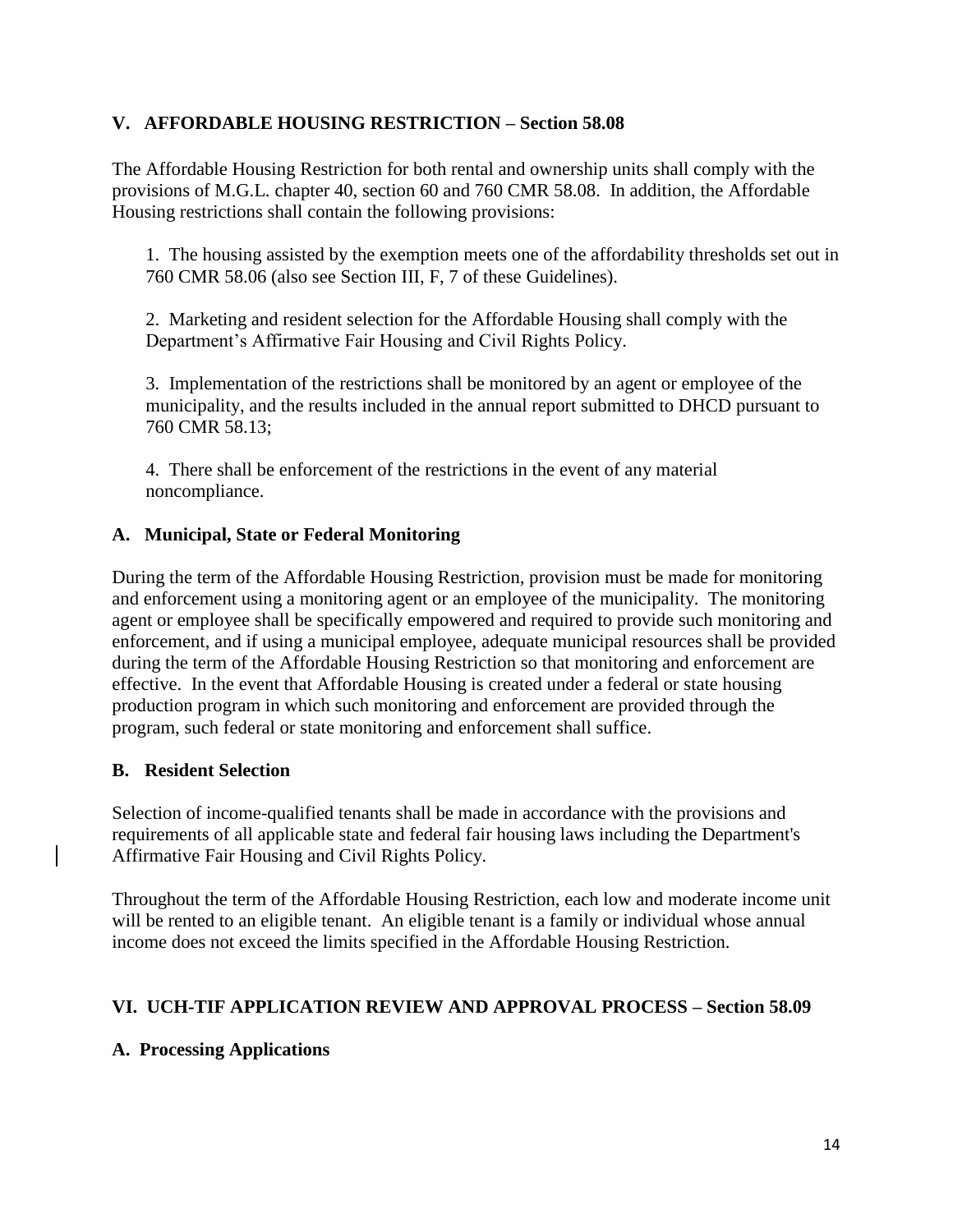DHCD shall review each UCH-TIF Application **–** the UCH-TIF Zone, UCH-TIF Plan, and the form of the UCH-TIF Agreement, and any specific Agreements that have been negotiated. DHCD may request assistance from the Department of Revenue and the Massachusetts Office of Business Development in its review and/or may also solicit reports or information from consultants or other third parties, if necessary. DHCD may also request additional information/clarification from the municipality if DHCD determines that the application submission is incomplete. If DHCD determines that the additional information does not result in any material changes to the application, the additional information shall become part of the application without further action by the municipality's legislative body. DHCD shall give a notice of approval or notice of denial to the municipality within 60 days of receipt of a complete application. DHCD may also give a notice of conditional approval, which is an approval subject to the satisfaction of certain specified conditions.

## **B. Findings**

In order to approve an UCH-TIF Application DHCD shall make the following findings**:**

# **1. UCH-TIF Zone**

• The area comprising the proposed UCH-TIF Zone meets the statutory and regulatory requirements for an UCH-TIF Zone.

# **2. UCH-TIF Plan**

- The UCH-TIF Plan is complete and meets the statutory and regulatory requirements for an UCH-TIF Plan;
- The UCH-TIF Plan employs sound planning principles;
- The financial assumptions and projections for any proposed private projects appear sound;
- The financial assumptions and projections for public construction appear sound, and there is a likelihood that the public projects shall be timely completed; and
- Implementation of the UCH-TIF Plan will encourage increased residential growth, Affordable Housing and/or commercial growth in the designated UCH-TIF Zone.

# **3. UCH-TIF Agreements**

- The form of Agreement complies with the UCH-TIF statute and regulations and any administrative guidance issued by DHCD, including these Guidelines ; and
- Any project-specific Agreement
	- Is consistent with the Zone and Plan;
	- Specifies that the development is primarily residential, and includes the total number of units in the development and the number of affordable units in the development in accordance with the UCH-TIF Plan; and

○ Provides for an UCH-TIF Exemption meeting the standards set out in 760 CMR 58.10 in view of the representations and commitments set out in the Agreement.

# **4. Conditional Approval of UCH-TIF Zone and UCH-TIF Plan**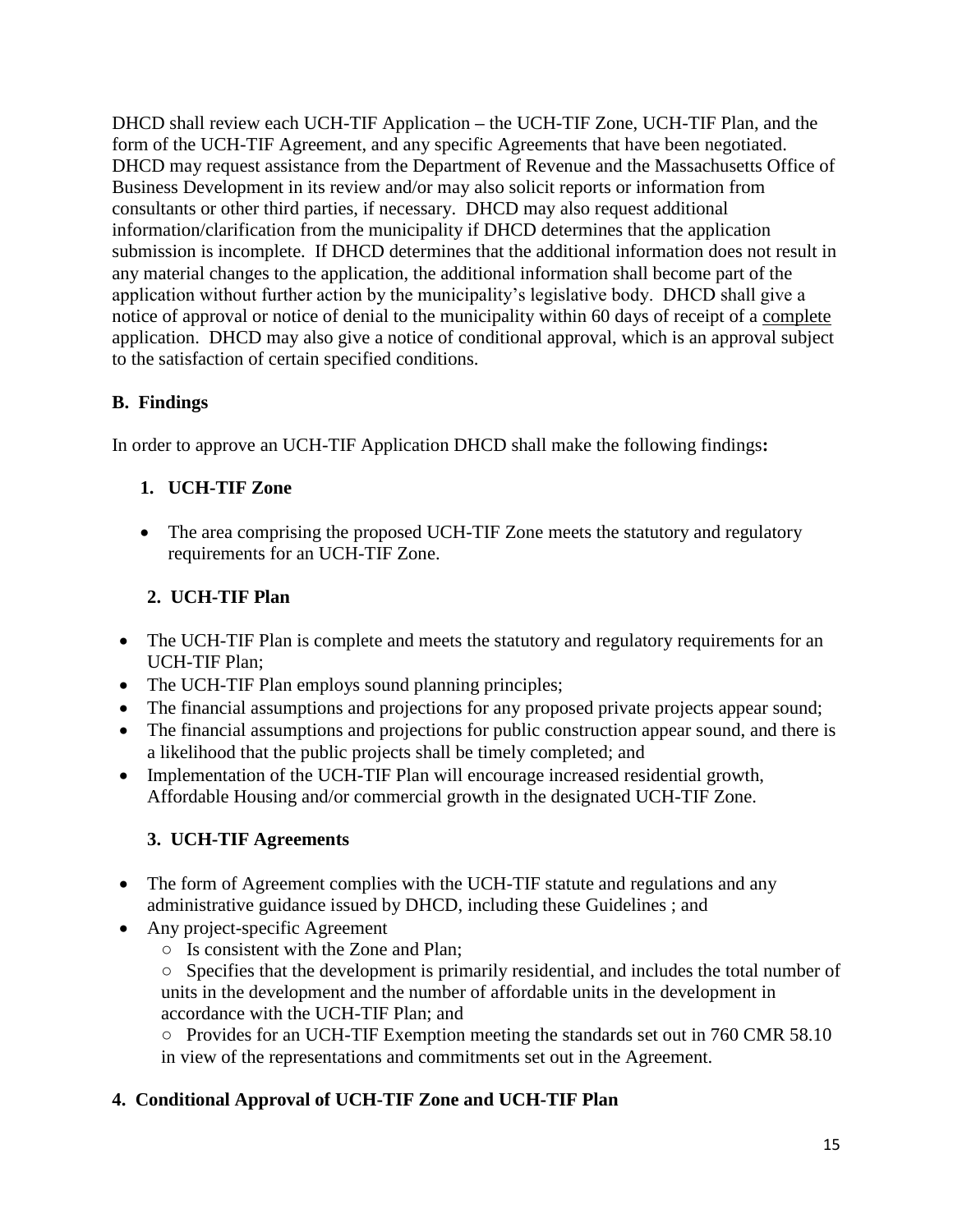If there are portions of required information that are not known at the time of Plan submission, a municipality may request that the Department conditionally approve a Zone, Plan, form of the Agreement and/or project-specific Agreements. Upon submission of complete documentation that meets the standards of the regulations and these Guidelines, DHCD can then issue a final approval of the Zone, Plan, form of the Agreement and Agreements.

#### **C. Time and Effect of Approval – 58.04 (6)**

DHCD's approval of the UCH-TIF Zone and the UCH-TIF Plan shall become effective as of the date that DHCD's notice of approval is recorded with the appropriate registry of deeds or land court registry. Each UCH-TIF Agreement shall become effective upon the later of the recording of the UCH-TIF Agreement together with the Department's approval of the Agreement or the effective date of the UCH-TIF Plan. The UCH-TIF Zone, UCH-TIF Plan and executed UCH-TIF Agreements, once effective, are final and cannot be amended without prior written approval by DHCD as provided in 760 CMR 58.12. All notices of approvals of major amendments shall be effective upon recording of the notice with the appropriate registry of deeds or land court registry. Recording will be undertaken by and at the expense of the municipality or the Owner, and DHCD must be notified when the recording occurs.

#### **D. Disapproval and Resubmission – 58.04 (7)**

DHCD shall notify the municipality if some material part(s) of the UCH-TIF Plan, UCH-TIF Zone, the form of the UCH-TIF Agreement, or executed Agreements are denied. Subsequently, the legislative body of the municipality must make amendments to the UCH-TIF Plan, Zone, form of the Agreement or executed Agreements by majority vote in order to address any issue(s) raised by DHCD in its denial. The UCH-TIF Plan, UCH-TIF Zone, form of Agreement and/or executed Agreement(s), as amended, may then be resubmitted for DHCD's approval.

#### **E. New UCH-TIF Agreements – 58.04 (8)**

If the municipality negotiates new UCH-TIF Agreements, each new UCH-TIF Agreement shall be submitted to DHCD for approval as provided in 760 CMR 58.12 (5). Upon the recording of DHCD's notice of approval, the Agreement shall become effective and final and cannot be amended without prior written approval by both the municipality and DHCD as provided in 760 CMR 58.12. New UCH-TIF Agreements shall be in compliance with the UCH-TIF Plan. Consequently, the UCH-TIF Plan may need to be amended over time to include properties not originally identified in the UCH-TIF Plan as future tax-increment exempt properties.

#### **VII. AMENDMENTS -- Section 58.12**

#### **A. Amendments to the UCH-TIF Zone or UCH-TIF Plan – Section 58.12 (1)**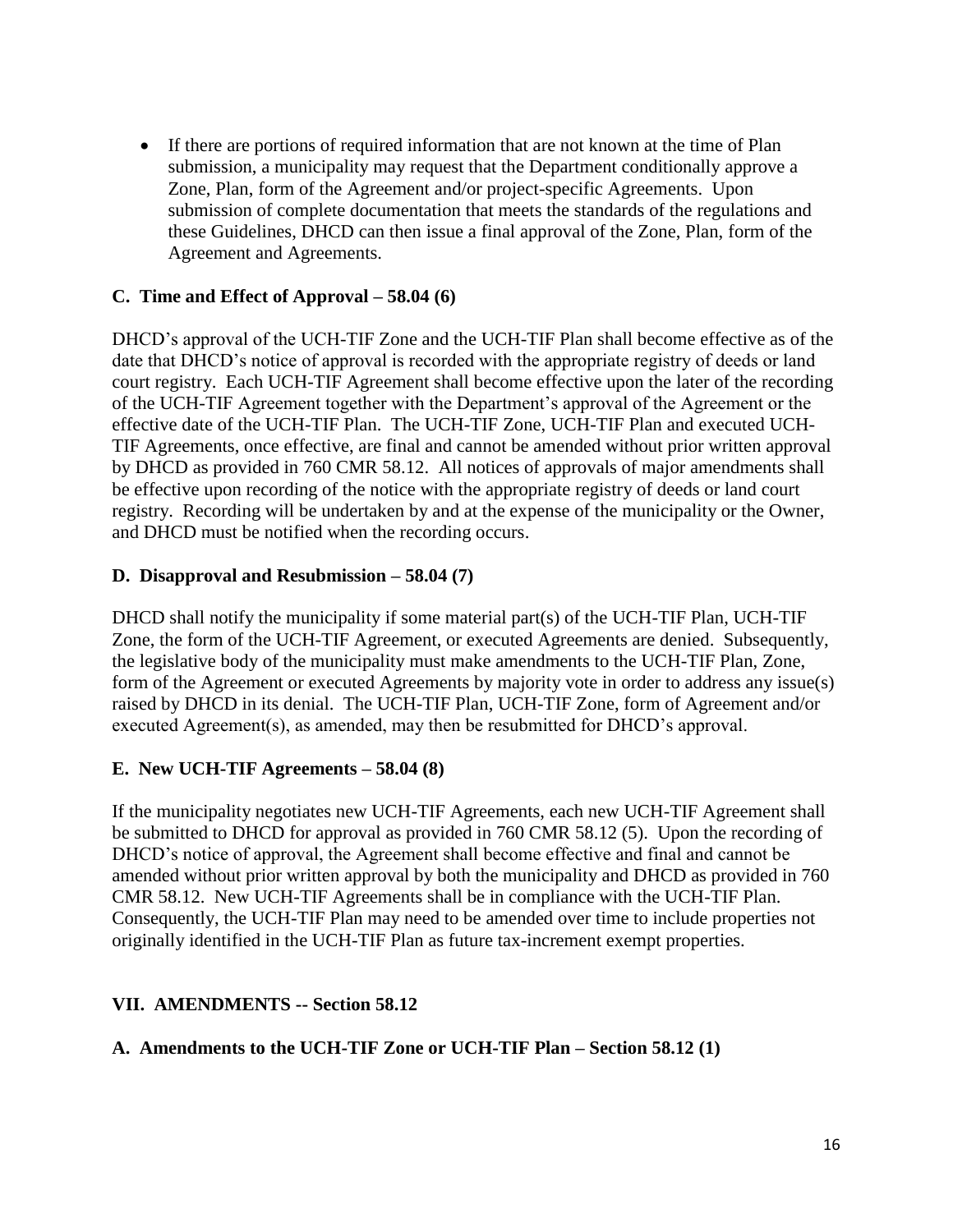A municipality may change a previously approved UCH-TIF Zone or UCH-TIF Plan by submitting an application for amendment of the UCH-TIF Zone and/or UCH-TIF Plan -- signed by the Chief Executive of the municipality or other authorized officer or entity -- to DHCD for approval. DHCD shall determine whether the proposed amendment is minor or major. The application for amendment shall include:

- A detailed description of the proposed amendment;
- The reason(s) why the amendment is needed;
- The effect the proposed amendment will have on projects/activities described in the UCH-TIF Plan;
- A presentation of whether the amendment is "minor" or "major;"
- A copy of pertinent revisions to the UCH-TIF Zone or UCH-TIF Plan as originally approved by DHCD.

## **B. Minor Amendments – Section 58.12 (2)**

A minor amendment is a change that does not significantly alter any of the basic or material elements of the UCH-TIF Zone or UCH-TIF Plan. DHCD shall have 60 days to approve an application submission for a minor amendment if DHCD determines that it is reasonable as presented in the application submission. DHCD may require additional information to complete its review and the time for acting on the amendment shall be suspended until DHCD shall have received the additional information. If during its review, DHCD determines that the amendment is a major amendment that has been misclassified as a minor amendment, DHCD shall return the application for minor amendment to the municipality for a public hearing and approval by the legislative body of the municipality.

## **C. Major Amendments – Section 58.12 (3)**

A major amendment is a change that significantly alters any of the material elements of an UCH-TIF Zone or the UCH-TIF Plan. Prior to submission of an application for a major amendment to DHCD, the municipality shall hold a public hearing, and the legislative body of the municipality shall approve the amendment in the manner provided by 760 CMR 58.04. DHCD shall review the application submission and take appropriate actions within 60 days following receipt of a complete application for a major amendment subject to the standards set out in these Guidelines (VI. UCH-TIF Application Review and Approval Process).

## **D. Amended Agreements – Section 58.12 (4)**

If a municipality and an Owner decide to change an UCH-TIF Agreement, an amended agreement between the municipality and the Owner shall be submitted to DHCD for approval. The amendment submission shall include a separate written specification of each change, the reason for each change, and meet the requirements specified in 756 CMR 58.07. DHCD shall review the amended agreement and make its findings within 60 days of receipt of a complete submission as required by these Guidelines (VI. UCH-TIF Application Review and Approval Process).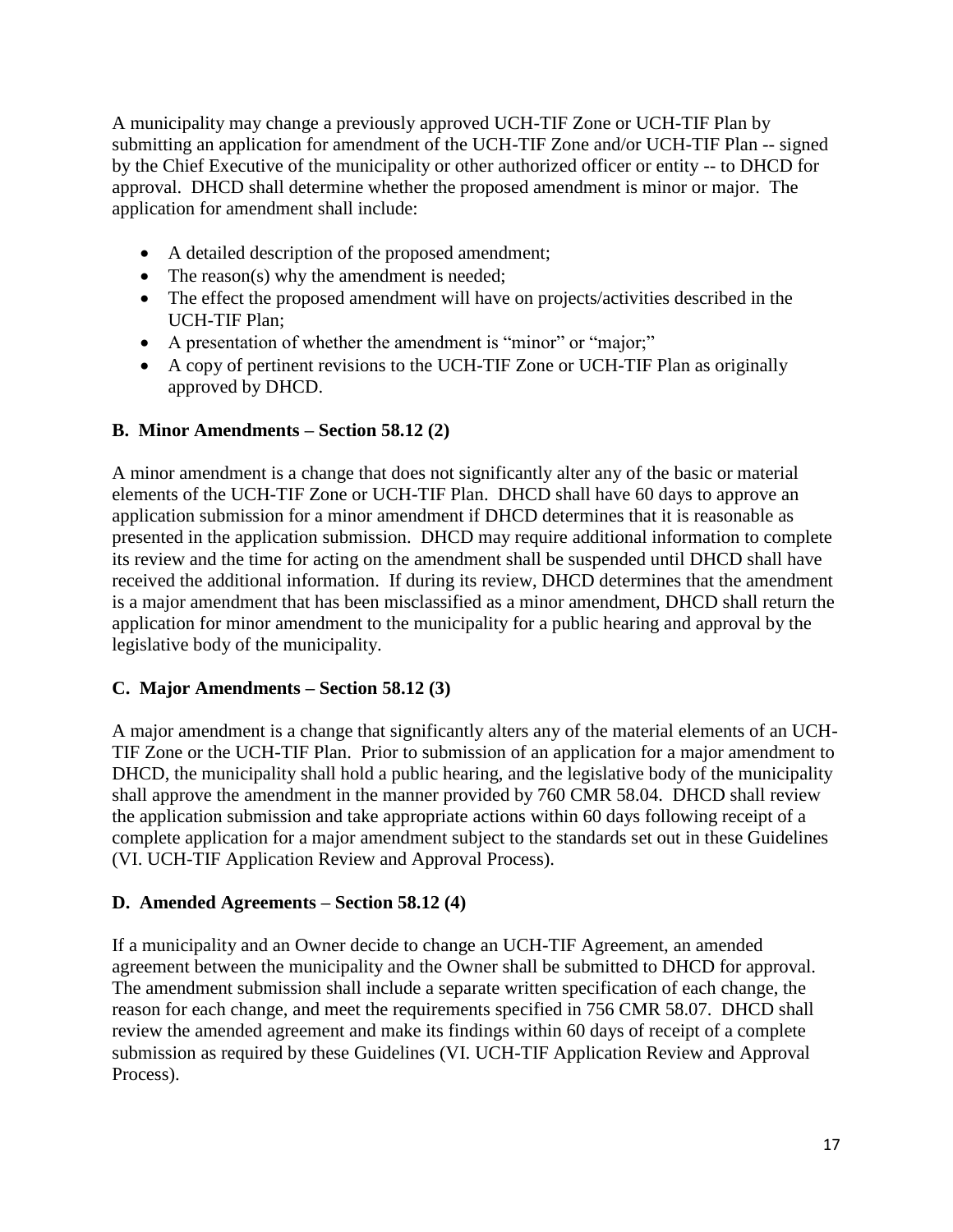#### **VIII. DETERMINATION OF THE UCH-TIF EXEMPTION – Section 58.10**

A municipality may grant an UCH-TIF Exemption to an Owner for a period not to exceed twenty (20) years. The Term of the Exemption shall be specified in the UCH-TIF Agreement and may vary from 100% to 1% -- i.e., the percentage of the tax on the Increment that is exempted in each year of the Term. The Term need not be the same for all Owners.

Please refer to 760 CMR 58.03, "Definitions," for the following terms:

- Base Value
- Increment

The Exemption amount and the total tax owed after the exemption for any one year of the Term are calculated as follows:

- **1. Increment = Total Assessed Value of Property – Adjusted Base Value of Property**
- **2. Tax on Increment = Increment x Tax Rate x (100% - Exemption %)**
- **3. Exemption = Increment x Tax Rate – Increment x Tax Rate x (100% - Exemption %)**
- **4. Total Tax Owed = Tax on Adjusted Base Value + Tax on Increment**

Example:

Anytown, MA executed an UCH-TIF Agreement with Pleasant Gardens, LLC for a mixed-use project (housing and commercial with 25% of the housing units affordable) in a Commercial Center, granting a 10- year Exemption. The Exemption Schedule and Percentages were negotiated as follows:

| FY2017 | 100% |
|--------|------|
| FY2018 | 95%  |
| FY2019 | 90%  |
| FY2020 | 85%  |
| FY2021 | 80%  |
| FY2022 | 75%  |
| FY2023 | 70%  |
| FY2024 | 65%  |
| FY2025 | 60%  |
| FY2026 | 55%  |

Pleasant Gardens LLC has finished construction, and this is the second year of the Exemption Schedule. The Exemption is 95%.